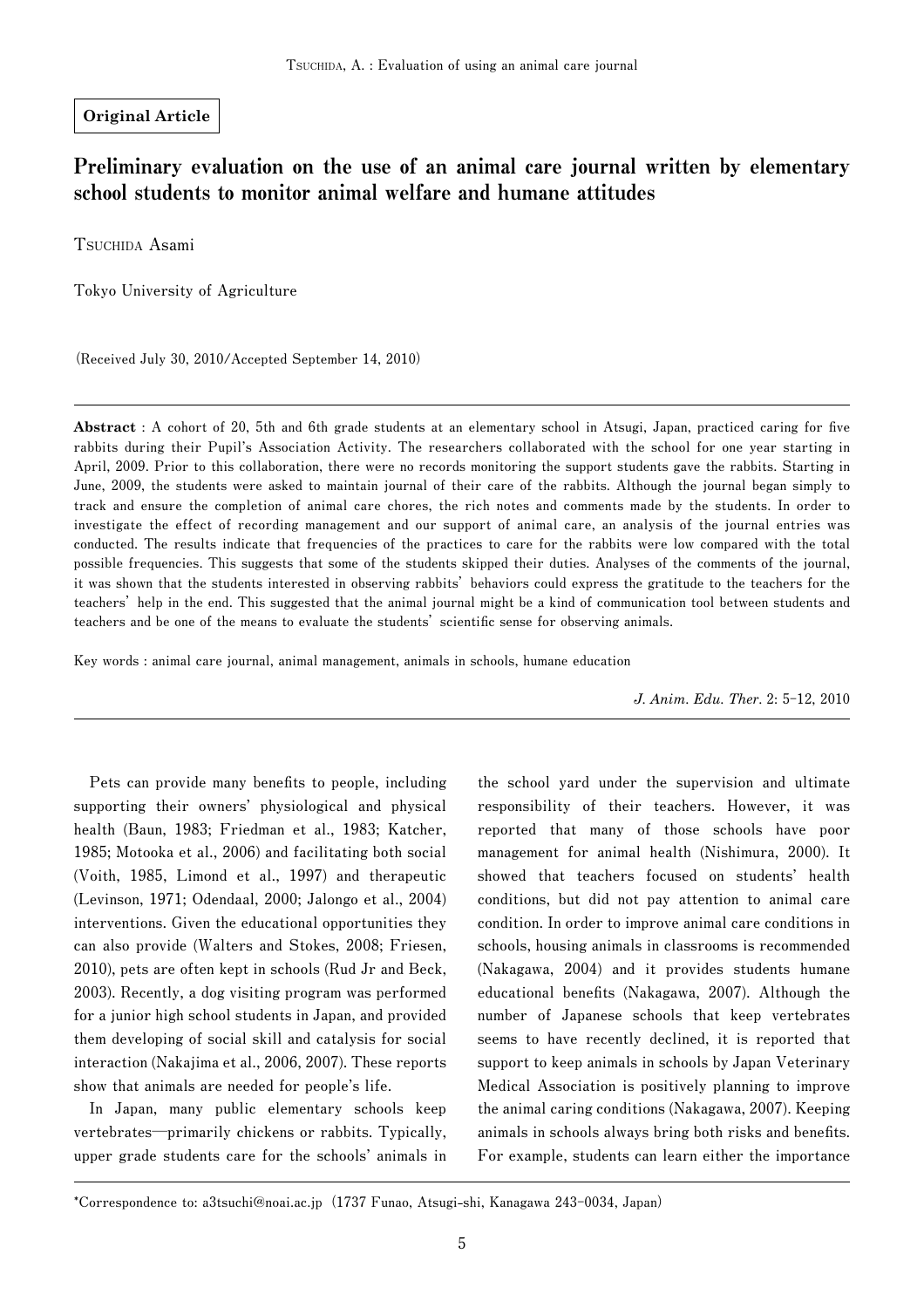**of caring for another living being, or they can tacitly learn that it is acceptable to neglect them.**

**Nonetheless, some teachers believe that caring for animals is a powerful way to nurture humane behaviors and attitudes in their students, as well as described by Rud Jr and Beck (2003). Indeed, many students do respond quite positively to the opportunity to interact with animals, and classes can provide a safe and controlled environment in which to guide these interactions (Nakagawa, 2007). It is therefore not uncommon for elementary schools continue to keep animals.**

**The current study investigated a way to help to monitor and control the interactions between upper elementary students and a herd of rabbits kept at the school expressly for students to learn about their behavior and care.**

**This report discusses the contents of the animal daily written by the students to evaluate keeping animals in school with our support. The works of the activities were conducted mainly by students, and we supported them by simply facilitating the practices of the students. Therefore, we should consider if keeping**  animals in the school supplied any educational benefits for the students and if our support was efficient for **improving the management of keeping animals. Then,**  this report was the first to evaluate the support from **the perspective of the comments written by the students in the animal journal.** 

**We investigated the animal care journal with permission of the elementary school's teachers.** 

#### **Methods**

### **1. Participants and course**

**The elementary school is located in Atsugi, Japan. Atsugi city with a population around 225,000 is located in Kanagawa Prefecture, near Tokyo metropolitan.**

**The group of students currently studied were all members of Animal-Care Association as Pupil's Association Activities. As is true for many Japanese elementary schools, students enroll in a Pupil's Association Activity in which they can practice a special interest to them, such as broadcast media, books and library services, basic health care (through the school nurse), animal care, etc. Since the size of these**  associations is fixed, not all students can pursue a topic **they prefer. Nonetheless, the student sample likely includes those who have strong interests in animals and**  **their care.**

**There were 20 students in this association, 8 of whom were from the 5th grade (4 boys and 4 girls) and 12 of whom were from the 6th grade (6 boys and 6 girls). The students were divided into 5 groups of 4 students each. Each group was assigned the duties of caring for the rabbits on a given day, Monday to Friday, without holidays and vacations. During holidays and vacations, some of the teachers came to the school to care for the rabbits. The program was set for the students to practice once a week individually. Therefore, each student had a chance to make an entry into the animal care journal and also to write down his or her**  name on it every time they finished their duties.

**In this association, the students were required to complete nearly all of the feeding and cleaning chores for two male and three female adult rabbits that were housed outside in the school. Although many of the students chose to enroll in this activity, students would neglect or forget their turns to care for the rabbits. This made for uneven care for the rabbits and oblige those who did do their tasks to also complete the tasks that had been skipped. In addition, the tight school**  schedule at times left the students insufficient time to **do their activities. Be this as it may, many of the students obviously loved to care for and handle the rabbits; some indicated they thoroughly enjoyed caring for them and even doing the less pleasant chores to keep the rabbits happy and healthy.** 

### **2. Intervention**

**We began our intervention in April, 2009, with the goal of helping the teachers improve the management conditions of keeping the rabbits on the school grounds. The teachers indicated that the management before our support was poor. The rabbits had not been given names, and no one knew their age. Although the rabbits were not in bad health, no records were kept of their care, so the extent of care before our intervention cannot be clearly discerned.**

**Our intervention began by recommending that the class consult the animal management brochure made available to the general public by the Kanagawa Veterinary Medical Association (online at http://www. kvma.serio.jp/08shiiiku.pdf). We then collaborated with the teachers in the school to prepare an animal care journal to monitor the rabbits' care. The journal was created in June, and the students started using it**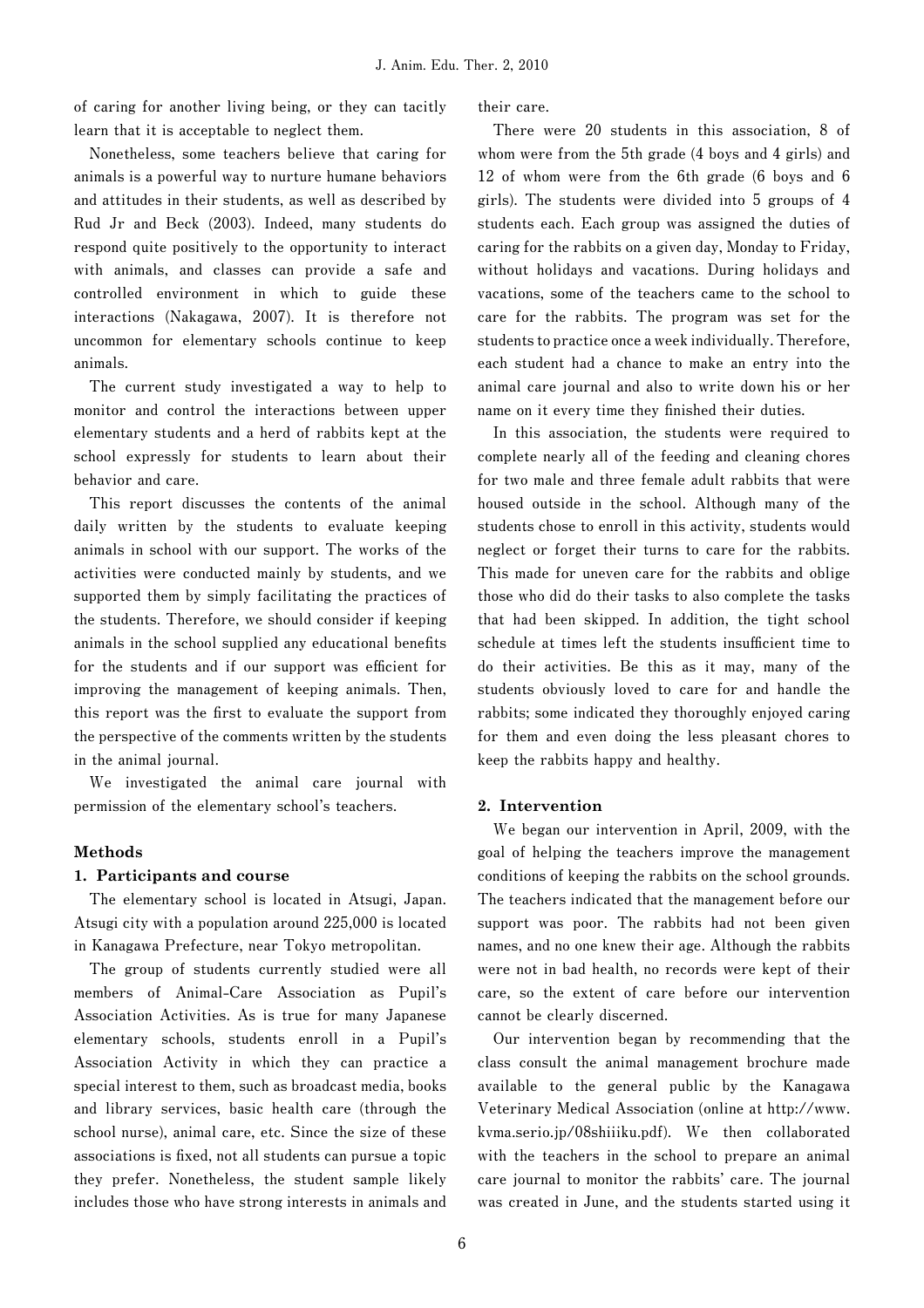**in the end of that same month.**

**The animal care journal contained the following information: (1) date; (2) the name of the students who practiced to care animals; (3) the time when the students started their chore; (4) a summary of the work they did including checks columns for feeding (was or wasn't done), cleaning (was or wasn't done), appetite (yes or no), and walking form of the animal (normal or abnormal); (5) the number of visitors to the animals; (6) messages from the current student to other students of the next day and/or the teachers, and (7) message of support to the students. Although not the original intent, this last section was used by the teachers to communicate with the students.**

**The rabbit chores were performed before the beginning of classes, between classes, at noon recess after lunch, and/or after school. Therefore, students could interact with the rabbits up to four times a day. The rabbits' enclosed living space was built outside on the school grounds with wood and metal mesh. The space contained two separate hutches for the males and females. Each hutch was approximately 140 cm x 240**  cm x 230 cm high. The floors of the hutches were **concrete covered with newspaper and cardboard**  bedding; the floor in their run was dirt. At the beginning **of a student's shift, he or she were to remove the dirty bedding and food and water dishes. They then swept the fl oor with a broom to remove feces. Sometimes rabbits walked around outside their hutches for about 5 or 10 minutes and were petted or hugged by some students who were not the member. Next, the students**  covered the floor of the rabbit house with newspaper **and cardboard bedding. In fact, we only had to support general animal care practices twice a week throughout the year as they were clearly doing it on their own. We conducted our biweekly visits during the noon care time.**

**In addition to our biweekly visits, we worked with the students once a month to further improve their management of the animals. Among the monthly interventions were naming the rabbits, measuring the rabbit pellets, and practices for proper handling and care. Our observations during the biweekly visits**  affirmed that these suggestions were continued until **the end of the term of the year. Also during the monthly meetings, we assessed the students' practices through approved questionnaires. We also presented previous**  findings to the students and the teachers, and suggested **ways to improve the condition of the management any**  changes based on our findings.

#### **Results**

**There students wrote a total of 84 pages in the animal care journal. Given the number of school days, the total number of times students should have done animal care chores 143 times during the time the animal care journal was kept. The total and actual journal writing frequencies throughout the year are shown in**  Figure 1. We excluded the first month (June) from the **analysis because it was not clear exactly on which day the journal started. There were no duties for the students in August because they were on summer vacation.**

## **1. Frequency of recording tasks completed in the journal**

**The number of times per month the students actual wrote in the journal ranged from 6 to 14; the total number of times the students should have written in the journal was between 14 to 22 (once per school day) for diff erent months. The highest actual frequencies were seen in July, September, and December. The actual number of times the students wrote in the journal was quite low. Noting this, we investigated activity of the students during the four times per day they had the opportunity to care for the rabbits. The actual number of visits per school day are also given in Figure 1; this rate could have been as high as four times the number of total school days. We found that students cared for the rabbits more often than they wrote in the journal. Rate of actual caring frequency per number of school**  days was significantly higher than that of actual writing **frequency per number of school days (Friedman's test,**  *p***<.01). This indicated that students came to the rabbits' space to care for the animals more than once a day.**

**The lowest rates of actual writing per total number of school days were seen in October and November; the highest rates were seen in July and December. Conducting a cluster analysis of the rates of actual writing per school days by month, we found that July, September, December, and January were all assigned to the same cluster of higher actual writing rates. The students have many activities and days off during the second term (from September to December). These included smaller events -such as a three-day trip for**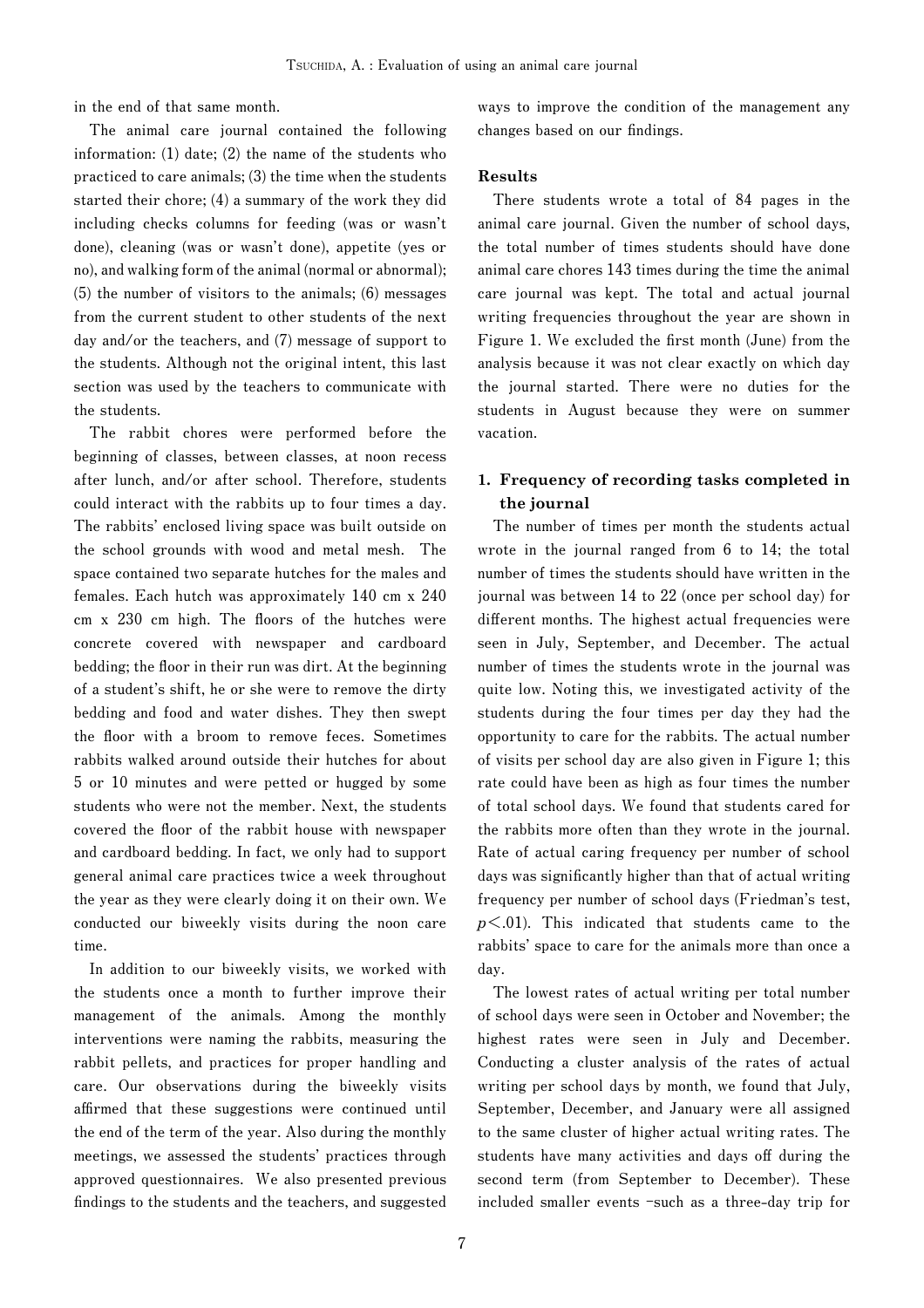

**Fig. 1 Comparison of the frequnecy for caring the animals in the journal Possible frequency of writing chances was number of the school days. Actual writing frequency showed the number of the journal pages described by the students. Actual caring frequency showed frequency of visiting per school day. When the frequency of care action in a day was plural, it was counted up as a frequency of activity. The students had 4 times of chances to care the animals.** 

the 6th grade students and an annual field day for every **students- and larger some events -such as classes**  temporarily closing due to the H1N1 flu epidemic **spread through Japan during that fall. These days off not only deprived the students of opportunities to write in the journal, they also deprived teachers of time to monitor the journal writing. Of course, these exigencies were not the only reason students did not write in the**  journal; the low frequency of writing in it also reflects **the busy life of the students. It is interesting that the higher rates of actual caring frequency per school day were seen in the months immediately before and after**  vacations or other, longer times off.

# **2. Frequency of recording one's name in the journal**

**A maximum of four students' names could be written in one page (i.e., one day) of the journal. The total possible number and the actual number of students' names recorded in the journal are presented in Figure 2. The range of total possible names for the various months was from 56 to 88, while that of the actual number of names written per month ranged from 8 to 25. The lowest rate was seen in October (9%) and the**  highest rate was seen in July (45%). This difference in **the actual number of names recorded per month was**  significant  $(X^2 \t(7) = 16.615, p < .05)$ . In addition, the **ratio of actual number of recorded names by total**  number of possible names was significantly lower than

**the ratio of actual writing frequency per total possible writing frequency (Friedman's test,** *p***<.01). This latter result indicates that students write comments or check off chores more often than they put their name down as the one who recorded those events in the journal.** 

# **3. Frequency and nature of comments recorded in the journal**

**The 84 pages written in the animal care journal contained 122 comments. Three of the 84 pages had no comments in the message columns and only had check marks in the check boxes. The 122 comments contained a total of 204 sentences. We grouped these comments into the thematic categories presented in Table 1. In general, messages to the teachers or the students described the need to purchase rabbit food, get more newspaper to be bedding for the rabbit hutches, etc. Comments requesting more food be bought were classifi ed to as"messages to teachers". Comments**  requesting more newspaper were classified to **as"messages to fellow students". Comments also included descriptions of issues, such as concerns about other students who did not do their share of chores for the rabbits or about students who did not properly write their entries in the journal; these comments were classifi ed to as"instructions/claims". Finally, some comments were observations about the rabbits' health and behavior. Comments describing health issues such as the rabbits' appetite and the condition of their fur**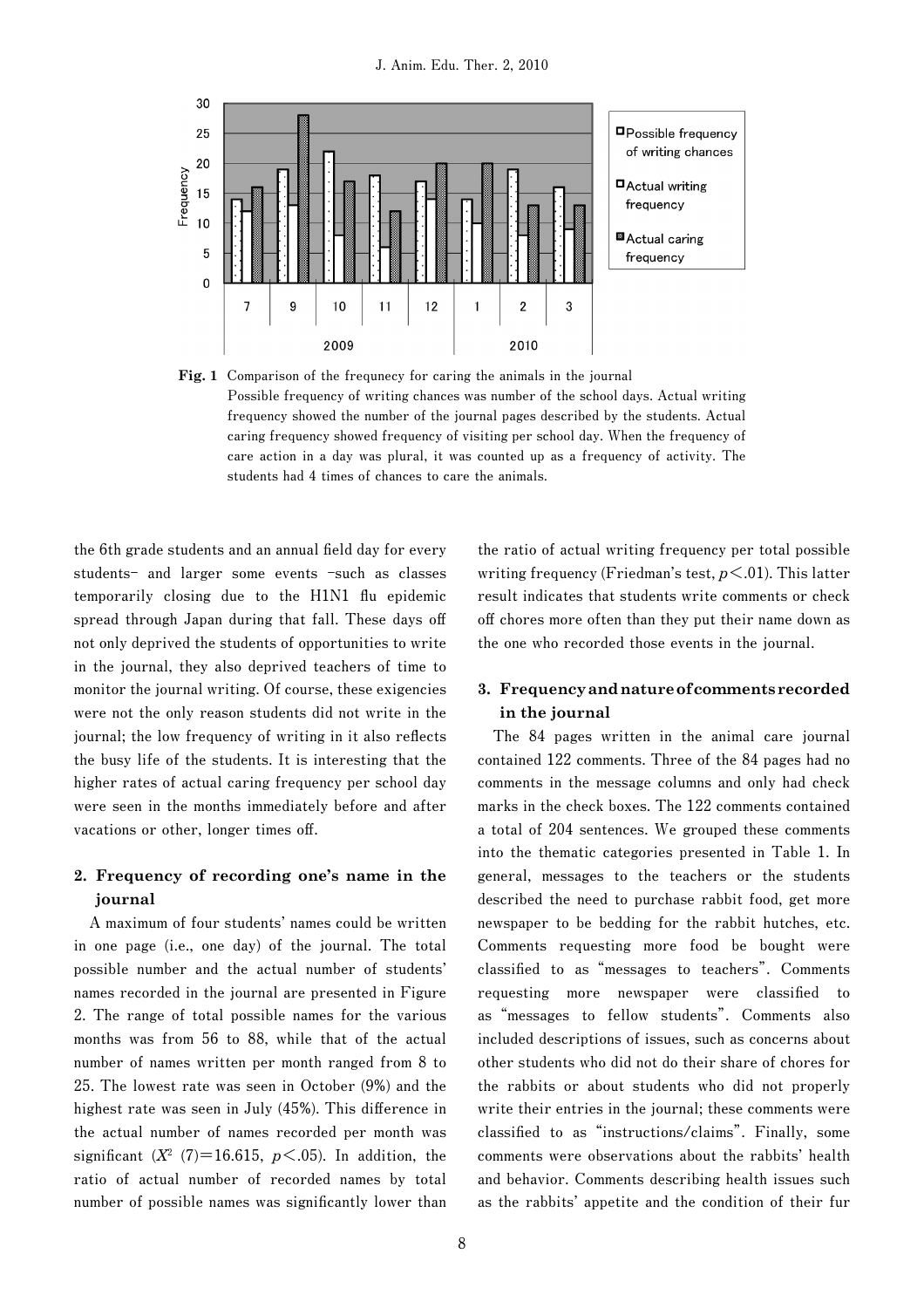**TSUCHIDA, A. : Evaluation of using an animal care journal**



**Fig. 2 Possible and actual number of students' names recorded on the journal**

|                             |                     | comments                                                        |
|-----------------------------|---------------------|-----------------------------------------------------------------|
| Messages to<br>the teachers | instructions/claims | Please come to see the rabbits! Please think about the rabbits. |
|                             | messages            | There was no rabbit food. Please purchase food.                 |
|                             | gratitudes          | Thank you for thinking about the rabbits.                       |
| Messages to<br>the students | instructions/claims | Please come to see the rabbits!                                 |
|                             | messages            | There was no newspaper.                                         |
|                             | gratitudes          | Thank you for supporting my chore.                              |
| Observations                | health              | Appetites of rabbits were good.                                 |
|                             | behaviors           | A rabbit was grooming the other.                                |

**Table 1 Categorization of the comments**

were classified as "health". Comments describing **behaviors such as grooming and the interactions**  between rabbits were classified as "behaviors".

**Changes in the frequency of comments throughout**  the year are depicted in Figure 3A-3C. This figure appears to find that there was some tendency for **instructions or claims written to the teachers to be made in September, December, January, and March,**  but this trend was not significant (Figure 3A,  $X^2$   $(8)$ **=7.0833, n.s.). Except perhaps for observations about rabbit health and behavior, comparing Figures 1 and 2**  with 3A-3C finds no clear relationship between the **number of comments and the frequency of actual record keeping or name writing. However, it is clear that the type of comments made does vary by month. After winter vacation from December to January, the students tended to focus on the basic care of the rabbits, commenting on such things are whether they needed food or the rabbits were healthy. More basic care comments were made during March, the last month of the year, perhaps indicating that the students who came to the rabbits' house to care of the rabbits might be**  fixed instead of their duty (as per Figures 1 and 2).

**Comments concerning gratitude to the teachers were** 

**also most prevalent during the last months of the term. The highest frequency of gratitude comments was found in March, when the 6th grade students were graduating from elementary school. These comments included one sentence expressing gratitude to the teachers throughout the year who helped the students as they cared for the rabbits and three sentences expressing thanks for the teachers' support. The teacher's support was seemed about purchasing the food, making an addition of new pages to the journal, and writing a replay to the comments described by the students. These latter three gratitude sentences came from two 6th and one 5th grade students.**

**The fact that the students were actively monitoring each other's chore completion was also evidenced in the comments, as were glimpses of the relationships between the students and teachers. Instructions to fellow students were seen in July, January, and February, while messages to the students were seen throughout the year with the exception of November (Figure 3B,** *X***<sup>2</sup> (12)=13.3632, n.s.). In November, the actual writing frequency, the actual caring frequency, and the actual number of recorded the students' names who practiced caring rabbits showed the lowest number**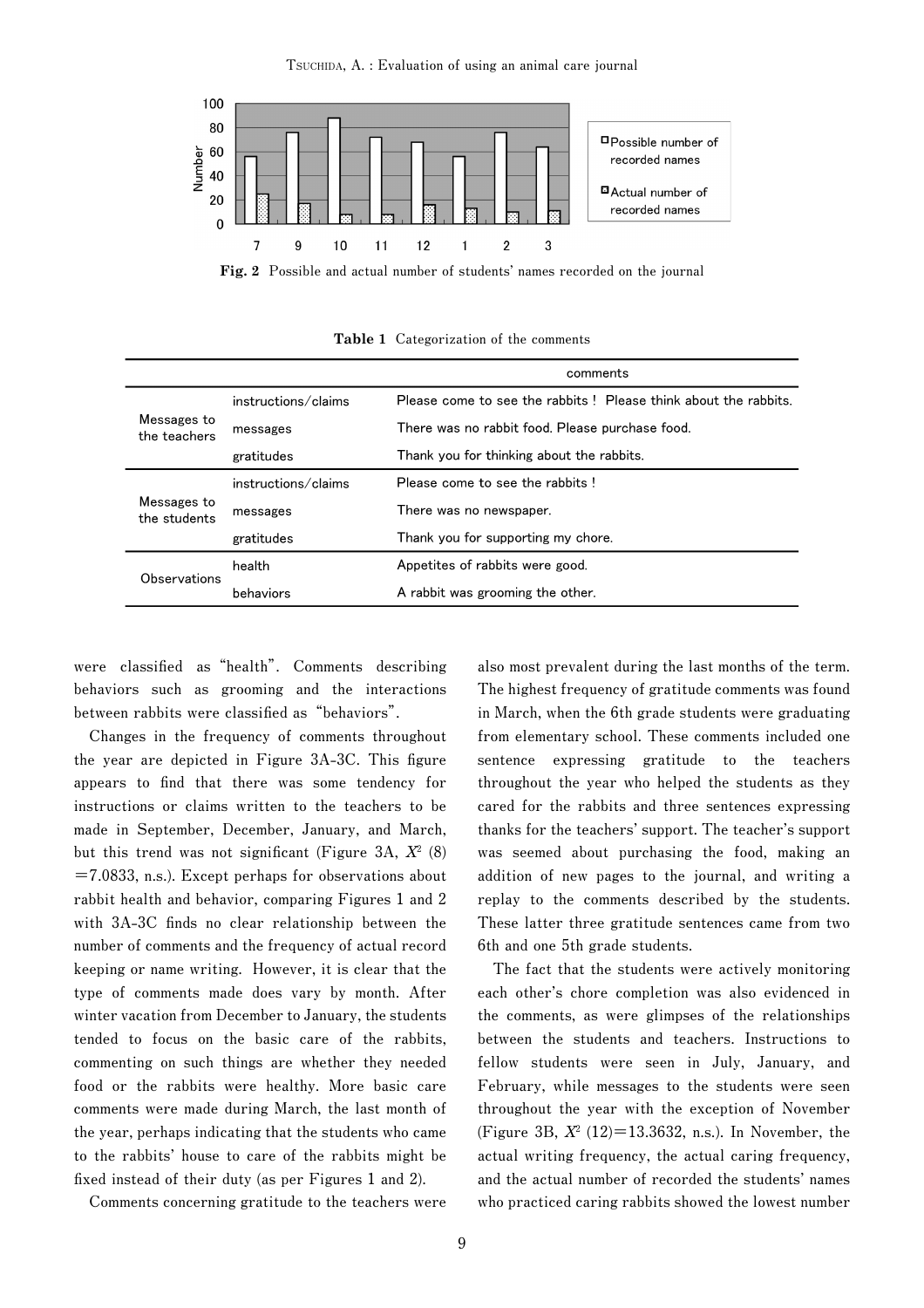

**Fig. 3 Frequency of comments described by students in the journal through months A: Messages to the teaches, B: Messages to the students, C: Observations about health for keeping and rabbits' behaviors.** 

**(Figure 1 and 2). This seemed that the students were too busy to have enough time to write the journal. Nonetheless, the animal care journal played an important role as a messenger between a student who worked on one day and another student working on the following day.**

**Observations about the rabbits were found in all of the months, and the overall frequency of comments**  about the rabbits' behaviors were significantly more **common than that of their health (Figure 3C,** *X***<sup>2</sup> (7)=14.5717,** *p***<.05). Observational comments tracked the frequencies of recording events. Behavior-directed comments were found throughout the year while healthdirected comments were seen more often during the earlier months. Behavior comments were especially higher in September, December, February, and March**  than the health comments (Friedman's test,  $.05 \leq p \leq .01$ ). **That the frequency of health comments decreased suggests that the health management of the rabbits**  **improved over the course of the year. That their rabbits' behaviors were always commented on suggests that this was always a source of interest to the students. Indeed, the absolute number of these spontaneous comments on their behavior was the second-most common type of comment, after comments to other students about what chores weren't or needed to be done. In addition to behavioral comments being made in nearly every month, there was also an increase in the frequency of behavioral comments over the course of the year. Perhaps keeping a journal helped students develop skills for observing the rabbits' behaviors.**

#### **Discussion**

**It is not clear whether our support helped improve the management of the rabbits, except in their naming and in making the animal care journal. We were not able to measure factors -such as the quality of interactions the students had with the rabbits- well**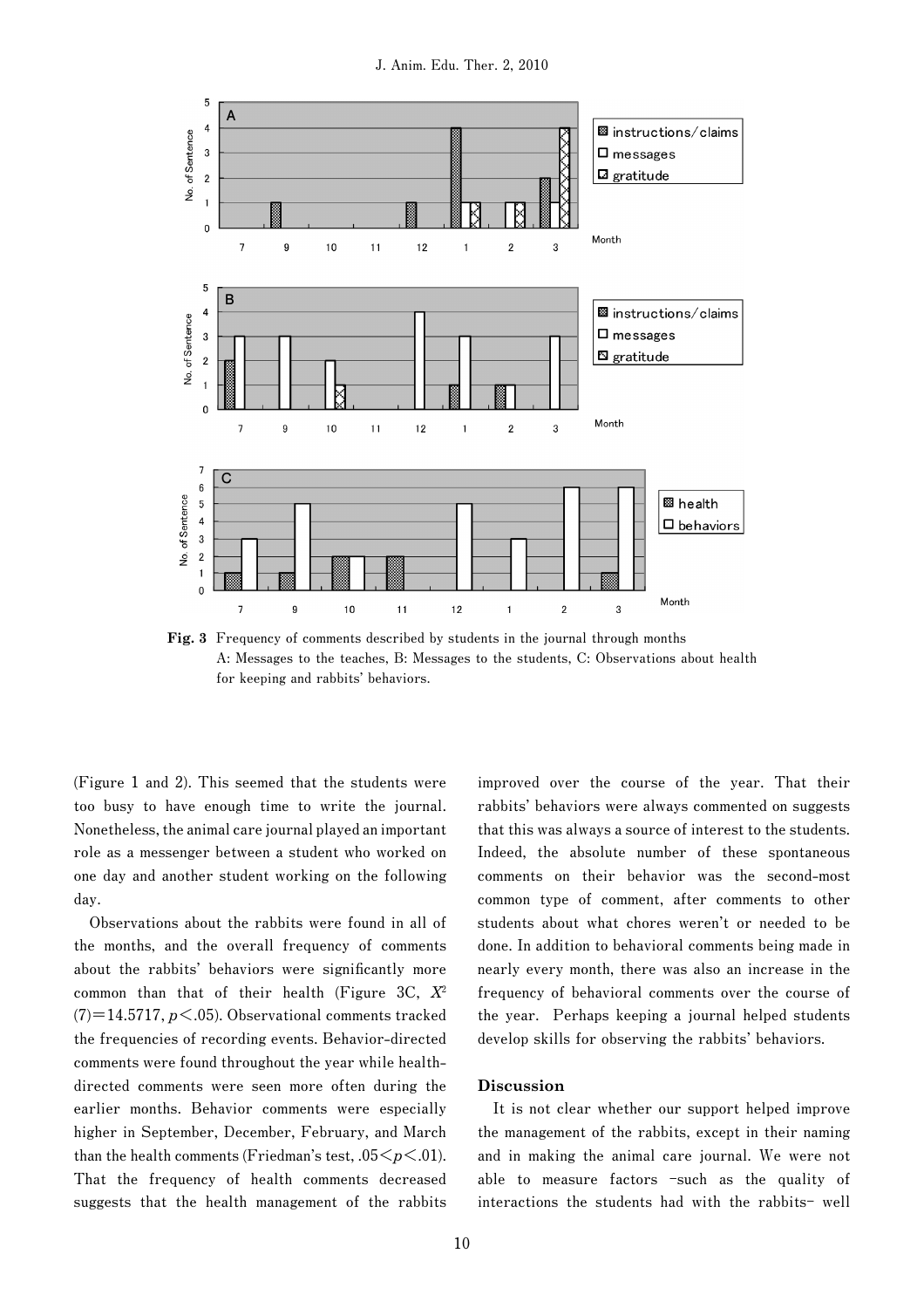**enough, and the number of times the students recorded**  caring for the rabbits did not significantly increase **over the academic year. Nonetheless, the animal care**  journal itself proffered several advantages for helping **and recording upper elementary students' animal care. Perhaps most importantly, it was spontaneously used to record messages from shift to shift, helping the class as a whole collect its information and encourage each other to model responsible and observant animal care behaviors. The journal also provided the students with a valuable opportunity to learn how to observe animal behavior. The sheer number of instructional and observational comments attests to the importance students place on these tasks, and the journal appears to be helped them develop these skills further. Based**  on these two findings, an animal care journal used **among upper elementary students can function as a fundamental tool to promote communication between students or students and teachers, and also prepare the**  students for more advanced scientific observations.

However, these results showed that it was difficult **for elementary students to keep writing in the journal every day. This suggested that it might not be adequate to have one journal for several elementary students, and that a premium should be placed on making it easy and natural-perhaps even habitual-for the students to write in it. For example, the place where the journal is kept should be easy and obvious for the students to access. Reminders could also be placed around animals' quarters to encourage students' record keeping.**

**Even with the rather low response rates of the students, the type and frequency of comments made by the students aff orded an especially rich area of investigation. Their relation to outside events and**  perhaps the students' own development offered **interesting insights into the interactions between each other and with the animals.**

**This report represents a pilot use and analysis of an animal care journal with upper elementary school students. In addition, to keep our report concise, we limited our analyses here to the frequency of comments and the contents of the comments recorded by the students. The teachers also made comments and, of course, interacted with the students.**

**To maintain as much objective analysis as could be done without compromising the rabbits' care, we kept our interventions limited; the naming and journal**  represent the most significant components of it. **Nonetheless, these data were collected over a time during which we investigators were present twice a week plus one more day a month. Therefore, we cannot**  fully tease out any effects our presence had on the **results. Fortunately, the animal care journal represents a valid and simple way to continue to monitor at least some aspects of students' interactions with schoolbased animals with minimal investigator intervention during future investigations.**

**Finally, issues do remain about the value of keeping animals at a school in light of the demands made to give the animals both adequate attention and proper care. In addition, recording information in the journal and the daily tasks of animal care do not always give the students considerable pleasure. Some students were quite eager to care for the rabbits while others were much less eager. Although it is arguably a worthy task to teach students both responsibility and animal care through hands-on activities, these educative tasks must be weighed against the needs of the animals. Interactions with the animals for children will likely need to be largely pleasant to reinforce their developing attitudes towards animals, but -for many reasons- the animals must be kept safe and healthy at all times. Argument**  that animal health conditions would affect people's **physical conditions is not uncommon. By the report that described about keeping animal conditions in schools, teachers paid attention to animal-related infections (Nishimura, 2000). Nakagawa (2004) suggested that small pets as rodents should be obtained from companies for producing laboratory animals, because origin and healthy condition of laboratory animals are guaranteed. Health management for people intervened with pets is suggested by Khan and Farrag (2000) and Friesen (2010). In those, it seems that the easy, simple and important way for children is pre and post hand washing with detergents. Even thorough hand washing might be not easy for children. Basically, healthy animals given adequate care might be able to**  provide some benefits to a person who is in healthy **condition.** 

**We would like to express our gratitude to the students, teachers, and rabbits of the elementary school in Atsugi.**

**We are extremely grateful to Dr. William Ellery Samuels for considerable advices.**